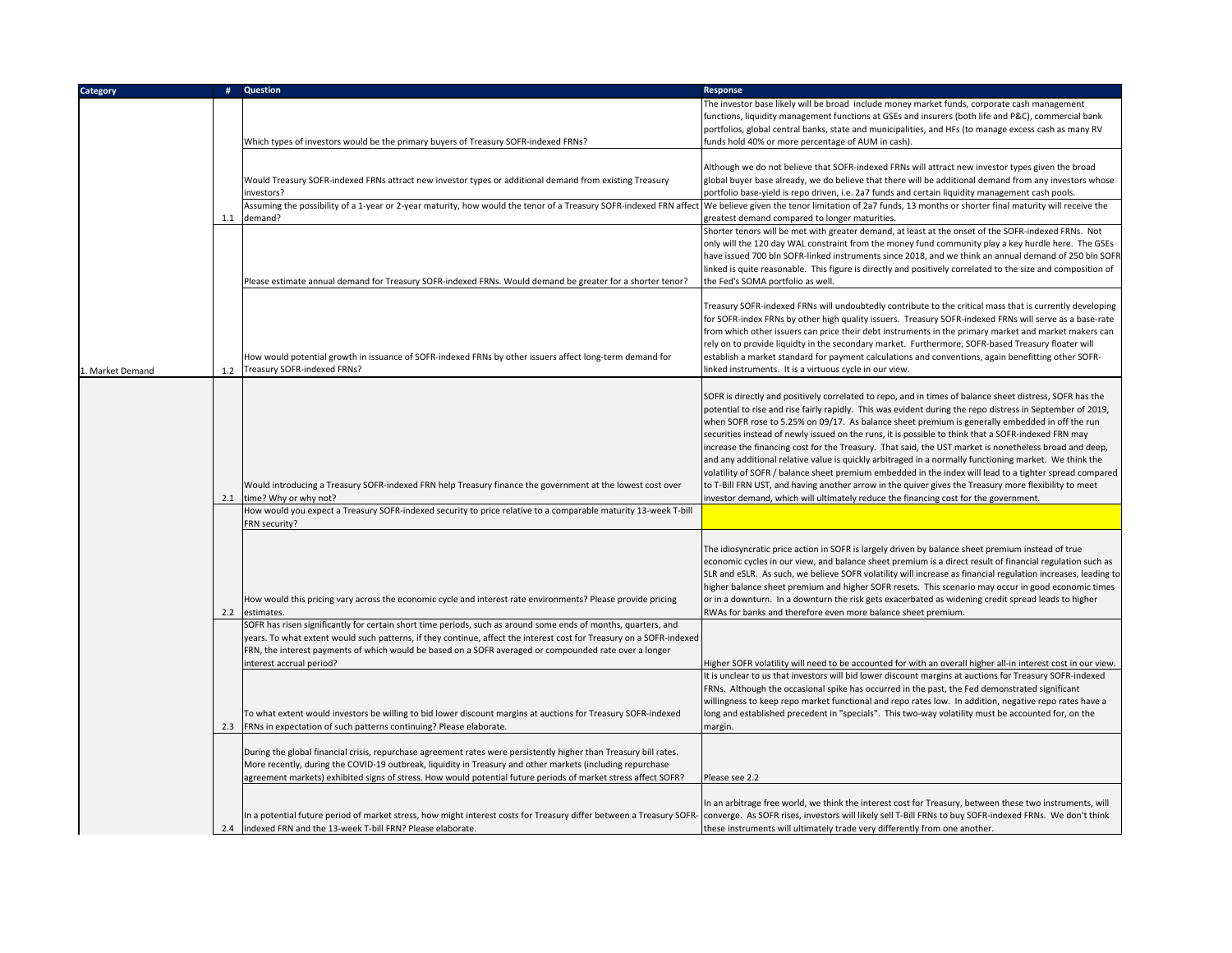|                                |     |                                                                                                                                                                                                                                | This depends on the size, frequency, and predictability of SOFR-indexed FRNs. The more frequent and                        |
|--------------------------------|-----|--------------------------------------------------------------------------------------------------------------------------------------------------------------------------------------------------------------------------------|----------------------------------------------------------------------------------------------------------------------------|
|                                |     |                                                                                                                                                                                                                                | predictable the issuance schedule is, the more liqud the instrument will be in the secondary market.                       |
|                                |     |                                                                                                                                                                                                                                | Also, the less onerously Treasuries are treated on dealer balance sheet from a leverage ratio standpoint,                  |
|                                |     | How liquid would Treasury SOFR-indexed FRNs be in secondary markets?                                                                                                                                                           | the more liquid the instrument will be.                                                                                    |
|                                |     | Please compare the expected liquidity of Treasury SOFR-indexed FRNs to Treasury bills, the existing 13-week T-bill                                                                                                             | Bills should be the most liquid. Short-coupon liquidity is CUSIP dependent - some more liquid than FRNs                    |
| 2. Pricing & Liquidity         | 2.5 | FRN, and off-the-run short-dated coupons.                                                                                                                                                                                      | and some less.                                                                                                             |
|                                |     |                                                                                                                                                                                                                                | The ability to model and project cash flows is important to the investor base for nearly all fixed income                  |
|                                |     |                                                                                                                                                                                                                                | asset classes and Treasury SOFR-indexed FRN is no different. In particular, some, but not all investors                    |
|                                |     | What are the primary considerations Treasury should evaluate when structuring a Treasury SOFR-indexed FRN?                                                                                                                     | have found compounded interest to be a challenge.                                                                          |
|                                |     |                                                                                                                                                                                                                                | Without the ability to calculate and capture compounded interest in a systematic manner, certain                           |
|                                |     | How would different potential security structures affect investment decisions by market participants, including with                                                                                                           | investors will not be able to participate in the SOFR-index FRN market. Although the standard SOFR                         |
|                                |     | 3.1 respect to activity in derivatives markets?                                                                                                                                                                                | derivatives contract has a compounding feature, we                                                                         |
|                                |     |                                                                                                                                                                                                                                | 3m, 6m, and 12m are preferable for a Treasury SOFR-indexed FRN. Followed by 18m and 24m. This will                         |
|                                |     | Some previously gathered feedback has suggested a 1-year final maturity for original issuance of a Treasury SOFR-                                                                                                              | help establishing a curve which dealers can use to value issues in the secondary market. Beyond 24m, we                    |
|                                |     | 3.2 indexed FRN. Is this maturity or another maturity preferable for a Treasury SOFR-indexed FRN? Please elaborate.                                                                                                            | believe demand will be quite limited at the onset.                                                                         |
|                                |     | Is a quarterly issuance frequency with two reopenings appropriate for a Treasury SOFR-indexed FRN, similar to the                                                                                                              |                                                                                                                            |
|                                |     |                                                                                                                                                                                                                                |                                                                                                                            |
|                                |     | existing 13-week T-bill FRN?                                                                                                                                                                                                   | Yes                                                                                                                        |
|                                |     |                                                                                                                                                                                                                                | Keeping a frequent and predictable issuance schedule will reduce risk premium required by investors and                    |
|                                | 3.3 | What factors should Treasury consider in making this decision?                                                                                                                                                                 | will reduce unnecessary financing expenses for the US Treasury                                                             |
|                                |     | When during the month should Treasury auction SOFR-indexed FRNs?                                                                                                                                                               | Mid-month auction with 15th settlement is preferable                                                                       |
|                                |     |                                                                                                                                                                                                                                | See above. Although month-end and quarter-end balance sheet pressure has become very well-                                 |
|                                |     |                                                                                                                                                                                                                                | advertised, GSIB surcharge nonetheless remains. Month-end settlement is a risk that shouldn't be                           |
|                                |     | 3.4 When should auctions settle?                                                                                                                                                                                               | ignored.                                                                                                                   |
|                                |     | Should interest on Treasury SOFR-indexed FRNs be calculated based on a simple average or a compounded average                                                                                                                  |                                                                                                                            |
|                                |     | of SOFR?                                                                                                                                                                                                                       | Compounded over simple average to match the derivatives market                                                             |
|                                |     | Should Treasury consider indexing the security to an average rate based on SOFR, such as those recently published                                                                                                              |                                                                                                                            |
|                                |     | by FRBNY as administrator for SOFR?                                                                                                                                                                                            | Yes                                                                                                                        |
|                                |     | 3.5 If so, what would be the optimal averaging period for a SOFR-indexed FRN?                                                                                                                                                  | Quarterly                                                                                                                  |
|                                |     | What coupon frequency should be used for a Treasury SOFR-indexed FRN? Note that the existing 13-week T-bill                                                                                                                    |                                                                                                                            |
|                                |     | FRN pays coupons quarterly.                                                                                                                                                                                                    | Quarterly                                                                                                                  |
|                                |     |                                                                                                                                                                                                                                |                                                                                                                            |
|                                |     |                                                                                                                                                                                                                                |                                                                                                                            |
|                                |     | Would a semi-annual, or other coupon frequency be preferred?                                                                                                                                                                   | No, quarterly to match T-Bill FRN                                                                                          |
|                                | 3.6 | When during the month should coupon and principal payments be made?                                                                                                                                                            | 15th                                                                                                                       |
|                                |     |                                                                                                                                                                                                                                |                                                                                                                            |
|                                | 3.7 | Should the index rate for a Treasury SOFR-indexed FRN reset daily, weekly, or at some other frequency?                                                                                                                         | Reset daily                                                                                                                |
|                                |     |                                                                                                                                                                                                                                |                                                                                                                            |
|                                |     | Should a Treasury SOFR-indexed FRN incorporate a lockout (i.e., last k rates for an interest period set at SOFR k days We believe incorporating a lookback with a backward shifted observation period will benefit the investi |                                                                                                                            |
|                                |     | before the period ends), a lookback or "lag" (i.e., for every day in the interest period, use SOFR from k days earlier),                                                                                                       | community to operationally support SOFR-index floaters. A lockout misses certain resets during the                         |
|                                |     | or a payment delay (i.e., coupon and principal payments made k days after the end of the interest period) in its                                                                                                               | payment period and creates idiocyncratic reset risks. A payment delay, however, is undesirable and                         |
|                                |     | structure?                                                                                                                                                                                                                     | unnecessary in our view if a lookback has been incorporated.                                                               |
|                                |     |                                                                                                                                                                                                                                |                                                                                                                            |
|                                |     | If so, what values would be appropriate for each attribute? Please explain relevant considerations for these                                                                                                                   | 1 Day is ideal in our view. However we can see certain investors may require 2-days to operationally                       |
|                                |     | 3.8 features.                                                                                                                                                                                                                  | support the settlement of interest payments, at least at the onset of the program.                                         |
|                                |     | In light of FRBNY's data contingency procedures for the publication of SOFR,[9] what contingency measures should                                                                                                               |                                                                                                                            |
|                                |     | Treasury consider incorporating into the terms of a SOFR-indexed FRN if SOFR, or an average rate based on SOFR, is The same procedure eliminates any potential discord between the Fed and the Treasury, and is therefore      |                                                                                                                            |
| 3. Security Structure          | 3.9 | temporarily unavailable or revised?                                                                                                                                                                                            | the most ideal.                                                                                                            |
|                                |     |                                                                                                                                                                                                                                |                                                                                                                            |
|                                |     | If Treasury decides to issue SOFR-indexed FRNs, what, if any, changes should Treasury make to the existing 13-week Maintaining both programs gives the Treasury the maximum flexibility to meet investor demand in the         |                                                                                                                            |
|                                |     | 4.1 T-bill FRN issuance program?                                                                                                                                                                                               | future. SOFR-indexed FRNs should come at the expense of T-Bills, and not T-Bill FRNs.                                      |
|                                |     |                                                                                                                                                                                                                                |                                                                                                                            |
|                                |     | 4.2 Should Treasury issue FRNs indexed to both indices, or should Treasury consolidate FRN issuance on a single index?                                                                                                         | Both indices for maximum flexibility                                                                                       |
|                                |     |                                                                                                                                                                                                                                |                                                                                                                            |
|                                |     |                                                                                                                                                                                                                                | Assuming the ARRC is successful and SOFR establishes itself as the alternative reference rate, SOFR-                       |
|                                |     |                                                                                                                                                                                                                                | indexed floaters will generate greater long-term demand as it provides a way to take repo risk but for                     |
|                                |     |                                                                                                                                                                                                                                | tenors and maturities that may not be available in the actual UST repo market. SOFR-indexed FRNs align                     |
|                                |     |                                                                                                                                                                                                                                |                                                                                                                            |
|                                |     |                                                                                                                                                                                                                                | with regulatory call to action and will be viewed as a priority for many investing clients. T-Bill indexed                 |
|                                |     | If there is not sufficient demand for both Treasury FRNs to coexist, which index would generate the greater long-                                                                                                              | FRNs will not be able to achieve the same critical mass or multiplier effect compared to SOFR-based                        |
|                                |     | 4.3 term demand and better meet Treasury's issuance objectives? Please elaborate.                                                                                                                                              | FRNs, especially since there is no comparable derivatives market on the T-Bill index.                                      |
|                                |     |                                                                                                                                                                                                                                | We are recommending 1y final maturity for SOFR-indexed FRNs. We do not recommend 1y final maturity                         |
| 4. Existing 13-Week T-Bill FRN |     | Should Treasury consider issuing 13-week T-bill FRNs with a 1-year final maturity? How should the decision<br>4.4 regarding issuance of Treasury SOFR-indexed FRNs affect this possibility?                                    | for T-Bill FRNs. It creates unnecessary noise and distracts from the overall objective of launching SOFR-<br>indexed FRNs. |